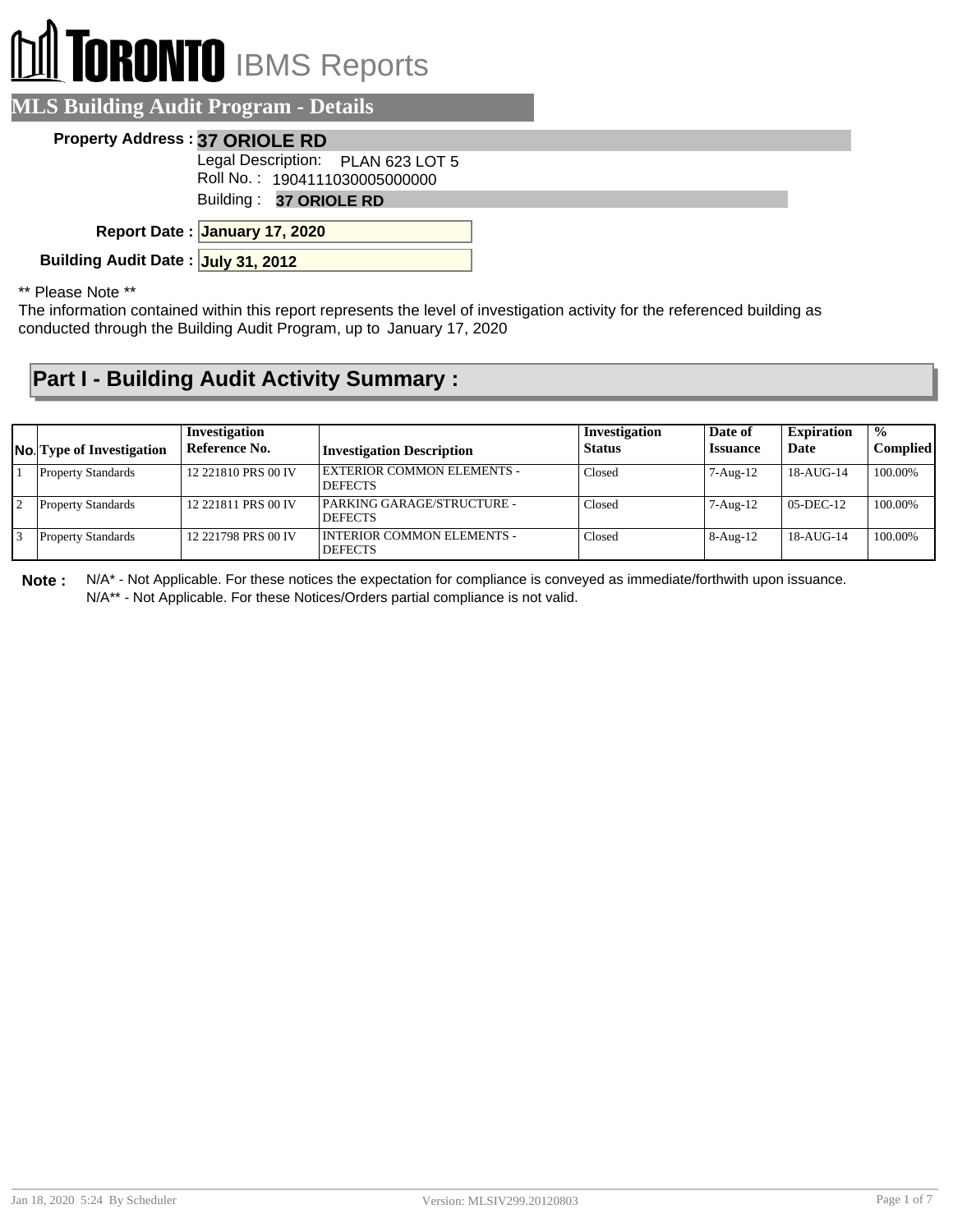### **Part II - Building Audit Details for Property Standards Orders :**

|    | Type of<br><b>No. Investigation</b> | <i><b>Investigation</b></i><br>Reference No. | <b>Investigation Description</b>                           | <b>Investigation Date of</b><br><b>Status</b> | <b>∣Issuance</b> | <b>Expiration</b><br>∣Date | <b>Next Scheduled</b><br><b>Inspection Date</b> |
|----|-------------------------------------|----------------------------------------------|------------------------------------------------------------|-----------------------------------------------|------------------|----------------------------|-------------------------------------------------|
| l2 | <b>Property Standards</b>           |                                              | 12 221811 PRS 00 IV PARKING GARAGE/STRUCTURE -<br>IDEFECTS | <b>Closed</b>                                 | 7-Aug-12         | 05-DEC-12                  | 7-Jul-14                                        |
|    |                                     |                                              |                                                            |                                               |                  |                            |                                                 |

**0**

**14**

**No. of defects contained within the Order :**

**No. of defects that remain outstanding :**

|                   | <b>Deficiency Details</b>                                                                                                                                                                                                     |                                 |               |
|-------------------|-------------------------------------------------------------------------------------------------------------------------------------------------------------------------------------------------------------------------------|---------------------------------|---------------|
| No.               | <b>Violation/Defect</b>                                                                                                                                                                                                       | Location                        | <b>Status</b> |
|                   | The parking or storage garage walls from floor level to a height of sixty (60) centimeters are not<br>painted black.                                                                                                          | <b>Underground Parking Area</b> | Closed        |
| $\mathcal{P}$     | The parking or storage garage walls are not painted white from sixty (60) centimeters above floor<br>level.                                                                                                                   | Underground Parking Area        | Closed        |
| 3                 | The parking or storage garage walls painted surface is not maintained in a state of good repair.                                                                                                                              | Underground Parking Area        | Closed        |
| 4                 | The mechanical ventilation system in the parking or storage garage is not on at all times or<br>otherwise controlled automatically by a carbon monoxide detection system that is located so as to<br>provide full protection. | Underground Parking Area        | Closed        |
| 5                 | The plumbing system is not kept in good working order, namely: Missing drain cover                                                                                                                                            | <b>Underground Parking Area</b> | Closed        |
| 6                 | The property is not maintained and/or kept clean in accordance with the standards, namely :<br>Power washing is required                                                                                                      | Underground Parking Area        | Closed        |
| 7                 | The floors in the parking or storage garage are not maintained free of holes, breaks or cracks                                                                                                                                | Underground Parking Area        | Closed        |
| 8                 | The parking or storage garage is used to keep junk or rubbish.                                                                                                                                                                | Underground Parking Area        | Closed        |
| 9                 | The parking or storage garage columns from floor level to a height of sixty (60) centimeters are<br>not painted black.                                                                                                        | Underground Parking Area        | Closed        |
| 10                | The parking or storage garage columns are not painted white from sixty (60) centimeters above<br>floor level.                                                                                                                 | Underground Parking Area        | Closed        |
| 11                | The parking or storage garage columns painted surface is not maintained in a state of good<br>repair.                                                                                                                         | Underground Parking Area        | Closed        |
| $12 \overline{ }$ | The parking or storage garage ceiling are not painted white.                                                                                                                                                                  | Underground Parking Area        | Closed        |
| 13                | The lighting fixture is not protected from damage by the provision of wired glass or other suitable<br>means of protection, namely: Broken lense cover                                                                        | <b>Underground Parking Area</b> | Closed        |
| 14                | The ceilings in the parking or storage garage are not maintained free of holes, breaks or cracks,<br>namely: Exposed rebars                                                                                                   | Underground Parking Area        | Closed        |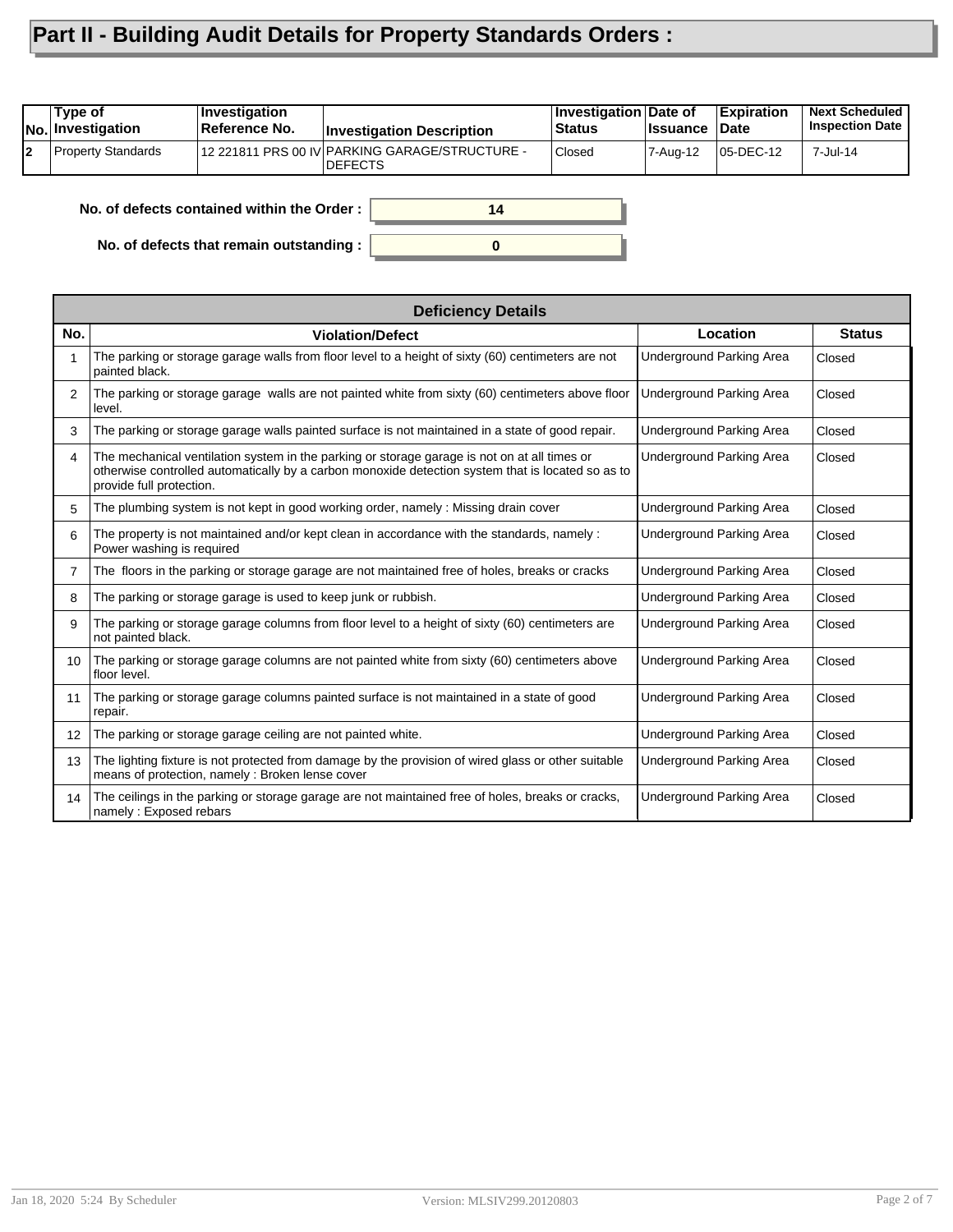|  | Tvpe of<br><b>No.</b> Investigation | $\blacksquare$ Investigation<br>Reference No. | <b>Investigation Description</b>                                 | <b>∐nvestigation Date of</b><br>Status | <b>Issuance Date</b> | Expiration | <b>Next Scheduled</b><br><b>Inspection Date</b> |
|--|-------------------------------------|-----------------------------------------------|------------------------------------------------------------------|----------------------------------------|----------------------|------------|-------------------------------------------------|
|  | Property Standards                  |                                               | 12 221810 PRS 00 IV EXTERIOR COMMON ELEMENTS -<br><b>DEFECTS</b> | Closed                                 | 7-Aua-12             | 18-AUG-14  | 15-Sep-14                                       |

| No. of defects contained within the Order: | 28 |
|--------------------------------------------|----|
| No. of defects that remain outstanding :   |    |

|     | <b>Deficiency Details</b>                                                                                                                                                                                                                                                                                                                                                                                                                                                                                                                                                                                                |                    |                  |
|-----|--------------------------------------------------------------------------------------------------------------------------------------------------------------------------------------------------------------------------------------------------------------------------------------------------------------------------------------------------------------------------------------------------------------------------------------------------------------------------------------------------------------------------------------------------------------------------------------------------------------------------|--------------------|------------------|
| No. | <b>Violation/Defect</b>                                                                                                                                                                                                                                                                                                                                                                                                                                                                                                                                                                                                  | Location           | <b>Status</b>    |
|     | Required guard does not prevent the passage of a spherical object having a diameter more than<br>100 millimetres                                                                                                                                                                                                                                                                                                                                                                                                                                                                                                         | Balcony            | Closed           |
| 2   | Wall(s) not maintained free of holes, cracks, damaged and deteriorated materials, namely :<br>Abandoned ventilation opening                                                                                                                                                                                                                                                                                                                                                                                                                                                                                              | <b>Boiler Room</b> | Closed           |
| 3   | Wall(s) not maintained free of holes, cracks, damaged and deteriorated materials, namely :<br>Deteriorated bricks                                                                                                                                                                                                                                                                                                                                                                                                                                                                                                        | <b>Boiler Room</b> | Closed           |
| 4   | Extension cords or other extensions are used as a permanent wiring system.                                                                                                                                                                                                                                                                                                                                                                                                                                                                                                                                               | Boiler Room        | Closed           |
| 5   | The electrical connections are not maintained in good working order, namely : Loose wires                                                                                                                                                                                                                                                                                                                                                                                                                                                                                                                                | Boiler Room        | Closed           |
| 6   | The property is not maintained and/or kept clean in accordance with the standards.                                                                                                                                                                                                                                                                                                                                                                                                                                                                                                                                       | Boiler Room        | Closed           |
| 7   | Lighting in a service room is provided at less than 200 lux.                                                                                                                                                                                                                                                                                                                                                                                                                                                                                                                                                             | <b>Boiler Room</b> | Substantially Co |
| 8   | Lighting in a service room is provided at less than 200 lux.                                                                                                                                                                                                                                                                                                                                                                                                                                                                                                                                                             | <b>Boiler Room</b> | Substantially Co |
| 9   | The guards and/or other appurtenant attachments and/or their supporting structural members are<br>not maintained in good repair, namely: Deteriorated finish                                                                                                                                                                                                                                                                                                                                                                                                                                                             | East               | Closed           |
| 10  | The yard is not landscaped to prevent unstable soil conditions or erosion.                                                                                                                                                                                                                                                                                                                                                                                                                                                                                                                                               | East               | Substantially Co |
| 11  | The yard does not have suitable ground cover to prevent unstable soil conditions or erosion.                                                                                                                                                                                                                                                                                                                                                                                                                                                                                                                             | East               | Substantially Co |
| 12  | The yard is not being maintained free of weeds.                                                                                                                                                                                                                                                                                                                                                                                                                                                                                                                                                                          | East               | Closed           |
| 13  | The property is not maintained and/or kept clean in accordance with the standards.                                                                                                                                                                                                                                                                                                                                                                                                                                                                                                                                       | East               | Closed           |
| 14  | Exterior walkway not maintained.                                                                                                                                                                                                                                                                                                                                                                                                                                                                                                                                                                                         | East               | Closed           |
| 15  | The handrails and/or other appurtenant attachments and/or their supporting structural members<br>are not maintained in good repair, namely: Deteriorated finish                                                                                                                                                                                                                                                                                                                                                                                                                                                          | East               | Closed           |
| 16  | Required guard does not prevent the passage of a spherical object having a diameter more than<br>100 millimetres                                                                                                                                                                                                                                                                                                                                                                                                                                                                                                         | East               | Closed           |
| 17  | The location and size of openings present a hazard as they are designed with members or<br>attachments between 140 millimetres and 900 millimetres above the level protected by the guard<br>which facilitate climbing.                                                                                                                                                                                                                                                                                                                                                                                                  | East               | Closed           |
| 18  | Height of the guard for the exit stairs are less than 920 millimetres measured vertically to the top<br>of the guard from a line drawn through the outside edges of the stair nosings.                                                                                                                                                                                                                                                                                                                                                                                                                                   | East               | Closed           |
| 19  | Required handrails on stairs or ramps are less than 865mm or more than 965mm high                                                                                                                                                                                                                                                                                                                                                                                                                                                                                                                                        | Exterior           | Closed           |
| 20  | A window(s) which is capable of being opened, and is located in excess of two (2) metres from the Exterior Of Building<br>finished grade, is not equipped with safety devices which would prevent any opening greater than<br>one hundred (100) millimeters. A report is required to be submitted to the Officer for evaluation<br>and approval by a professional or other certified person confirming that acceptable safety devices<br>have been installed on all subject windows in an acceptable manner, and that the subject<br>windows are not capable of being opened in excess of one hundred (100) millimeters. |                    | Closed           |
| 21  | Guard with a minimum height of 1,070 millimetres has not been provided at a raised floor where<br>the difference in level is more than 600 millimetres.                                                                                                                                                                                                                                                                                                                                                                                                                                                                  | North              | Closed           |
| 22  | The quards and/or other appurtenant attachments and/or their supporting structural members are<br>not maintained in good repair.                                                                                                                                                                                                                                                                                                                                                                                                                                                                                         | North              | Closed           |
| 23  | The foundation wall(s) of the building or structure are not being maintained in good repair.                                                                                                                                                                                                                                                                                                                                                                                                                                                                                                                             | North              | Closed           |
| 24  | The exterior walls and their components are not being maintained in good repair, namely :<br>Exposed rebar                                                                                                                                                                                                                                                                                                                                                                                                                                                                                                               | Ramp               | Closed           |
| 25  | The electrical connections are not maintained in a safe and complete condition, namely : Missing<br>cover plate                                                                                                                                                                                                                                                                                                                                                                                                                                                                                                          | Stairway           | Closed           |
| 26  | Handrails on both sides of stair or ramp 1,100mm in width or more not provided                                                                                                                                                                                                                                                                                                                                                                                                                                                                                                                                           | Stairway           | Closed           |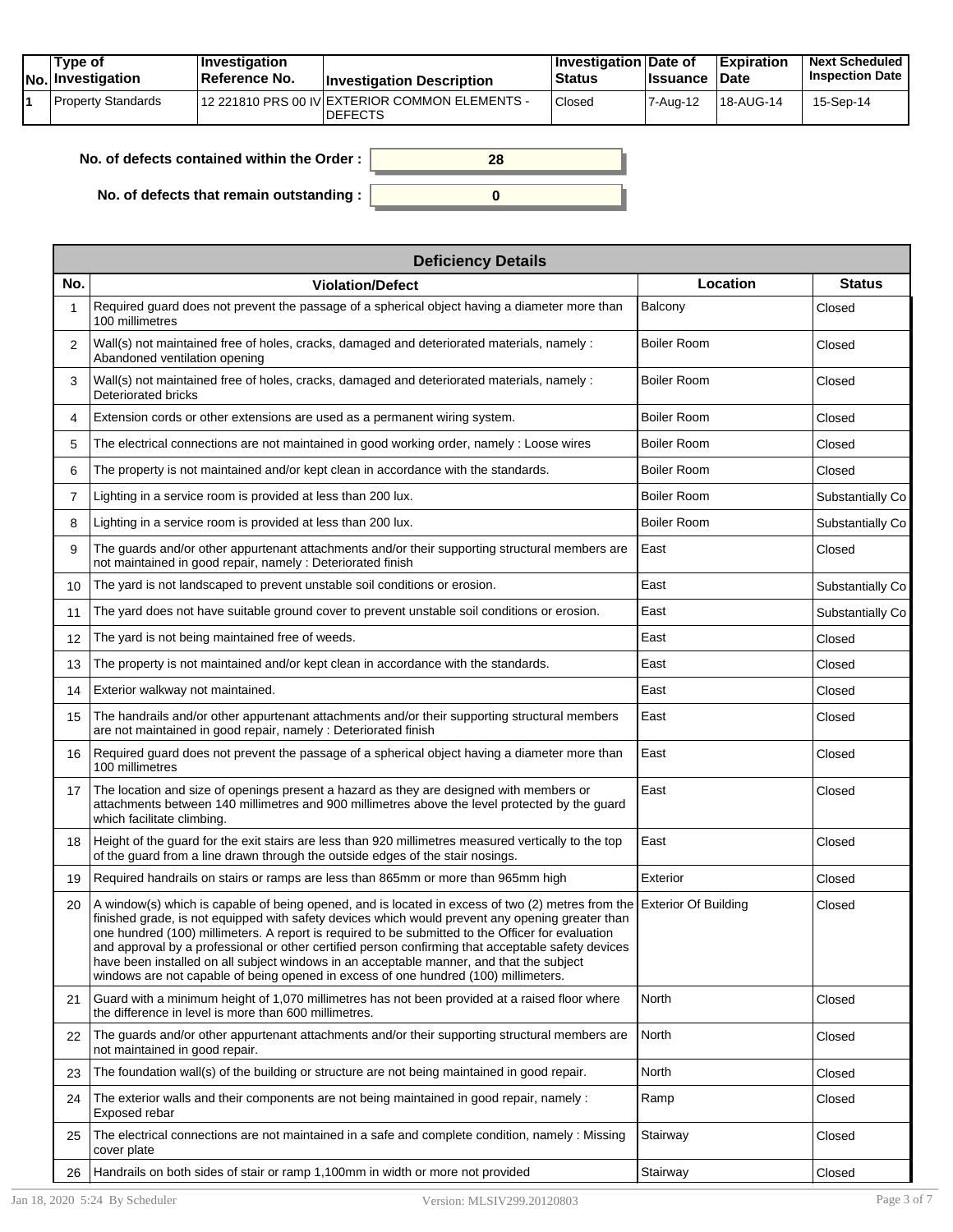| 27 The exterior walls and their components are not being maintained in good repair, namely:<br>Detriorated paint, spalling bricks and plaster | Stairway | Closed  |
|-----------------------------------------------------------------------------------------------------------------------------------------------|----------|---------|
| 28 The plumbing fixture(s)) and/or appliance is not maintained in good working order, namely :<br>Missing drain cover                         | Stairway | 'Closed |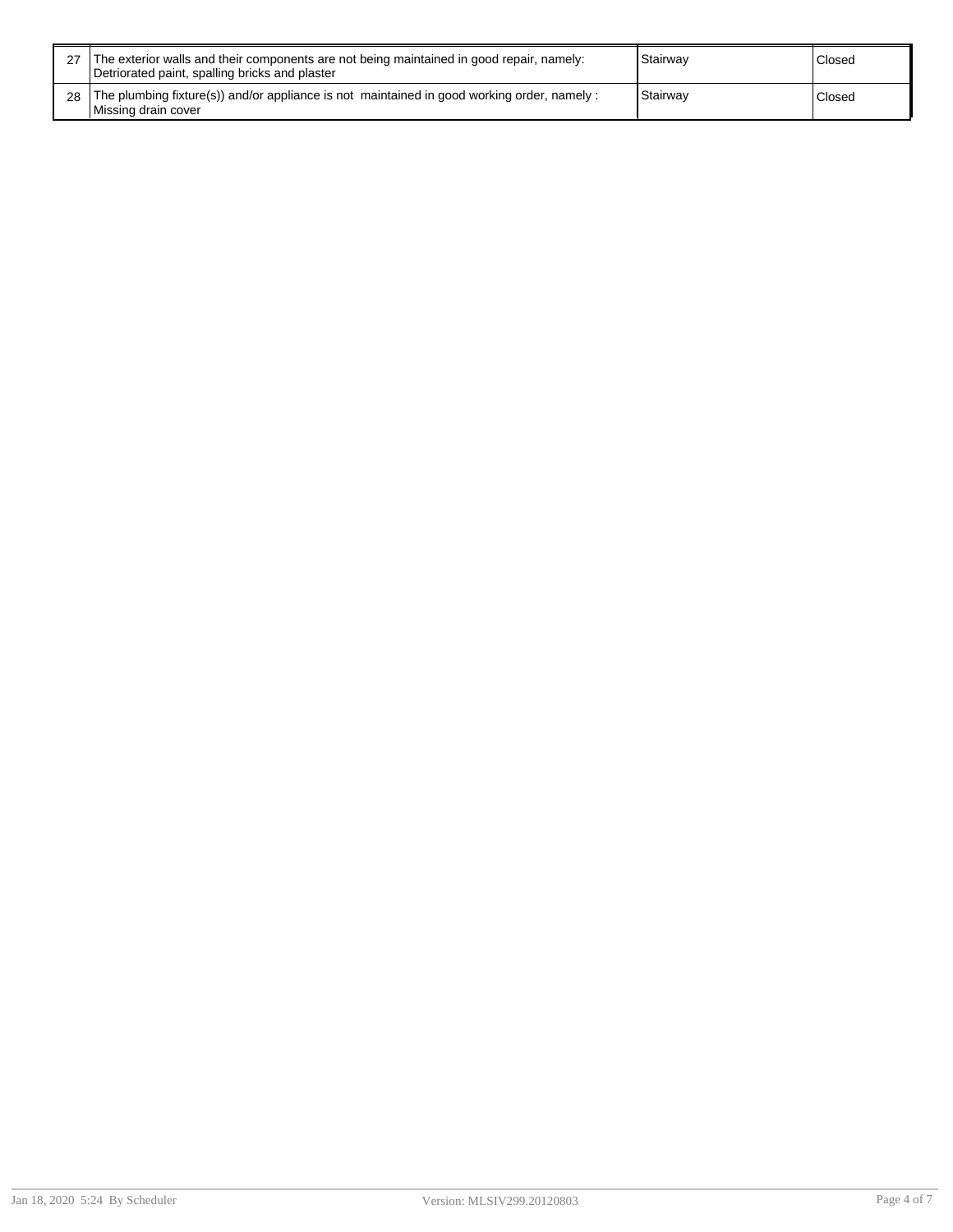| Tvpe of<br>No. Investigation | <b>Investigation</b><br>⊺Reference No. | <b>Investigation Description</b>                                  | ∣Investigation Date of<br>Status | <b>Issuance Date</b> | <b>Expiration</b>      | <b>Next Scheduled</b><br><b>Inspection Date</b> |
|------------------------------|----------------------------------------|-------------------------------------------------------------------|----------------------------------|----------------------|------------------------|-------------------------------------------------|
| Property Standards           |                                        | 112 221798 PRS 00 IV INTERIOR COMMON ELEMENTS -<br><b>DEFECTS</b> | Closed                           | 18-Aug-12            | <sup>1</sup> 18-AUG-14 | 15-Sep-14                                       |

| No. of defects contained within the Order:       | 28 |
|--------------------------------------------------|----|
|                                                  |    |
| No. of defects that remain outstanding : $\vert$ |    |

|     | <b>Deficiency Details</b>                                                                                                                                                                                                                                                       |                            |                  |
|-----|---------------------------------------------------------------------------------------------------------------------------------------------------------------------------------------------------------------------------------------------------------------------------------|----------------------------|------------------|
| No. | <b>Violation/Defect</b>                                                                                                                                                                                                                                                         | Location                   | <b>Status</b>    |
|     | A window in a stairway that extends to less than 1,070 millimetres above the landing is protected<br>by a guard that is less than 1,070 millimetres high measured to the top of the guard from the<br>surface of the landing, namely an acceptable guard has not been provided. | 1st Floor                  | Closed           |
| 2   | Floor and/or floor covering not kept free from holes, stains, rubbish and debris, namely undue<br>storage.                                                                                                                                                                      | 1st Floor                  | Closed           |
| 3   | Ceiling not maintained free of holes, cracks, damaged and deteriorated materials.                                                                                                                                                                                               | 1st Floor                  | Closed           |
| 4   | Ceiling not maintained free of holes, cracks, damaged and deteriorated materials.                                                                                                                                                                                               | 1st Floor                  | Closed           |
| 5   | Wall(s) not maintained free of holes, cracks, damaged and deteriorated materials, to include<br>deteriorated finish.                                                                                                                                                            | 1st Floor                  | Closed           |
| 6   | Ceiling not maintained free of holes, cracks, damaged and deteriorated materials.                                                                                                                                                                                               | 2nd Floor                  | Closed           |
| 7   | Floor and/or floor covering not kept free from holes, stains, rubbish and debris, namely undue<br>storage.                                                                                                                                                                      | 2nd Floor                  | Closed           |
| 8   | Ceiling not maintained free of holes, cracks, damaged and deteriorated materials.                                                                                                                                                                                               | 2nd Floor                  | Closed           |
| 9   | Ceiling not maintained free of holes, cracks, damaged and deteriorated materials.                                                                                                                                                                                               | 3rd Floor                  | Closed           |
| 10  | Ceiling not maintained free of holes, cracks, damaged and deteriorated materials.                                                                                                                                                                                               | 4th Floor                  | Closed           |
| 11  | An emergency contact sign is not posted and maintained in a prominent place in the front lobby or<br>entrance to the building.                                                                                                                                                  | Front                      | Closed           |
| 12  | The ventilation system or unit is not regularly cleaned.                                                                                                                                                                                                                        | Laundry Room               | Closed           |
| 13  | Chimney, smoke stack or supporting member is not maintained in good repair and/or free from<br>defects, namely spalled and deteriorated brick.                                                                                                                                  | Roof Of Building           | Closed           |
| 14  | Elevator machine room is not equipped to provide illumination to an average level of not less than<br>100 lux at floor level.                                                                                                                                                   | Roof Of Building           | Substantially Co |
| 15  | The property is not maintained and/or kept clean in accordance with the standards, namely undue<br>storage.                                                                                                                                                                     | Roof Of Building           | Closed           |
| 16  | The ventilation system or unit is not regularly cleaned.                                                                                                                                                                                                                        | <b>Throughout Building</b> | Closed           |
| 17  | The property is not maintained and/or kept clean in accordance with the standards, namely<br>refuse, junk and undue storage, to include on top of storage lockers.                                                                                                              | <b>Throughout Building</b> | Closed           |
| 18  | Floor(s) and/or floor covering(s) not maintained free from trip or other hazardous condition,<br>namely floor mats.                                                                                                                                                             | <b>Throughout Building</b> | Closed           |
| 19  | Lighting in a service room is provided at less than 200 lux.                                                                                                                                                                                                                    | <b>Throughout Building</b> | Substantially Co |
| 20  | Lighting in a storage room is provided at less than 50 lux.                                                                                                                                                                                                                     | <b>Throughout Building</b> | Substantially Co |
| 21  | Exit, public corridor or corridor is not equipped to provide illumination to an average level of not<br>less than 50 lux at floor or tread level.                                                                                                                               | <b>Throughout Building</b> | Closed           |
| 22  | Ceiling and walls not maintained free of holes, cracks, damaged and deteriorated materials.                                                                                                                                                                                     | <b>Throughout Building</b> | Closed           |
| 23  | A window in a stairway that extends to less than 1,070 millimetres above the landing is protected<br>by a guard that is less than 1,070 millimetres high measured to the top of the guard from the<br>surface of the landing.                                                   | <b>Throughout Building</b> | Closed           |
| 24  | Required guard does not prevent the passage of a sphere having a diameter more than 100<br>millimetres.                                                                                                                                                                         | Throughout Building        | Closed           |
| 25  | Height of the guard for the exit stairs are less than 1,070 millimetres around landings.                                                                                                                                                                                        | Throughout Building        | Closed           |
| 26  | Height of the guard for the exit stairs are less than 920 millimetres measured vertically to the top<br>of the guard from a line drawn through the outside edges of the stair nosings.                                                                                          | <b>Throughout Building</b> | Closed           |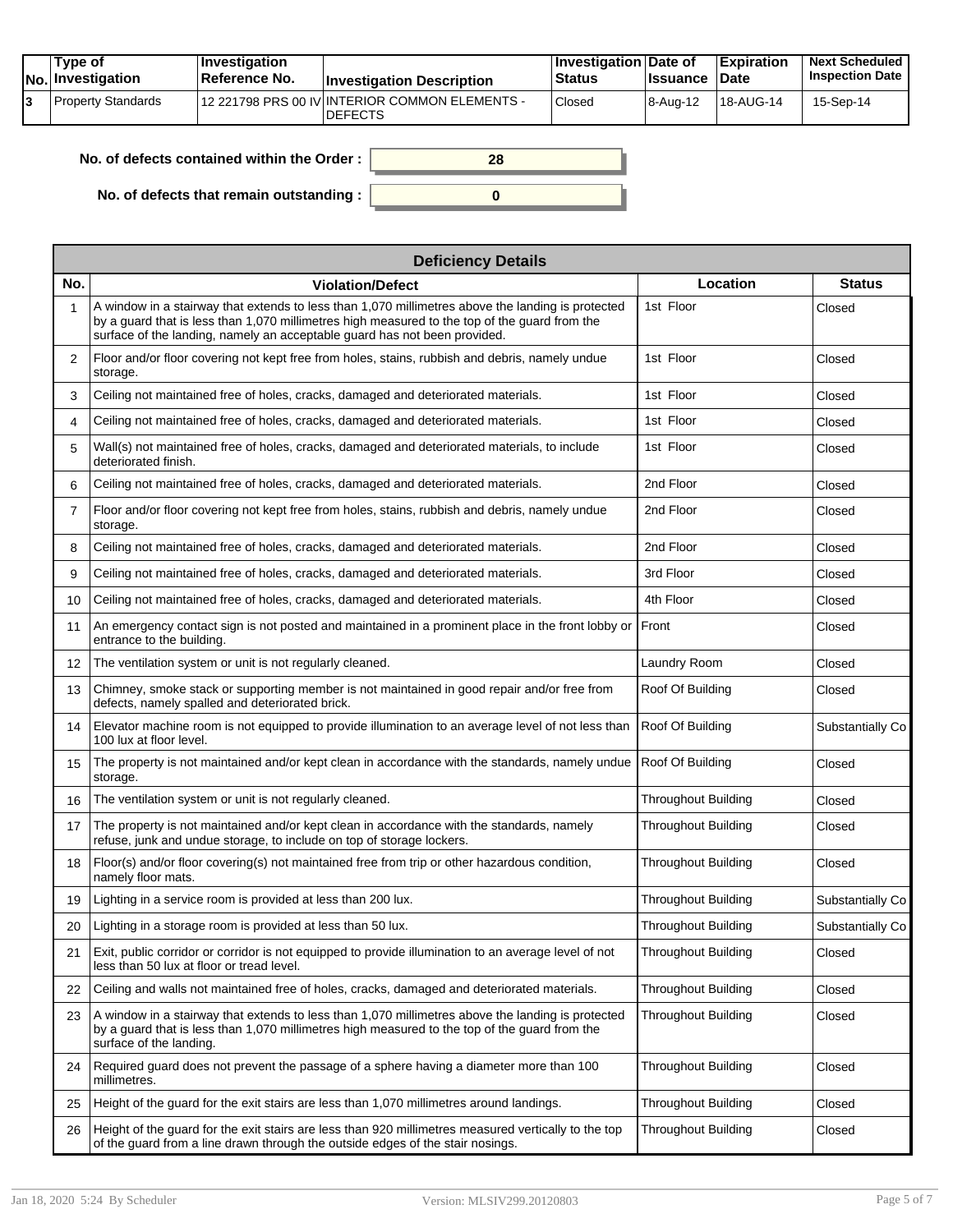| 27 The location and size of openings present a hazard as they are designed with members or<br>attachments between 140 millimetres and 900 millimetres above the level protected by the quard<br>which facilitate climbing. | Throughout Building | Closed |
|----------------------------------------------------------------------------------------------------------------------------------------------------------------------------------------------------------------------------|---------------------|--------|
| 28 Required handrails on stairs or ramps are less than 865mm or more than 965mm high                                                                                                                                       | Throughout Building | Closed |